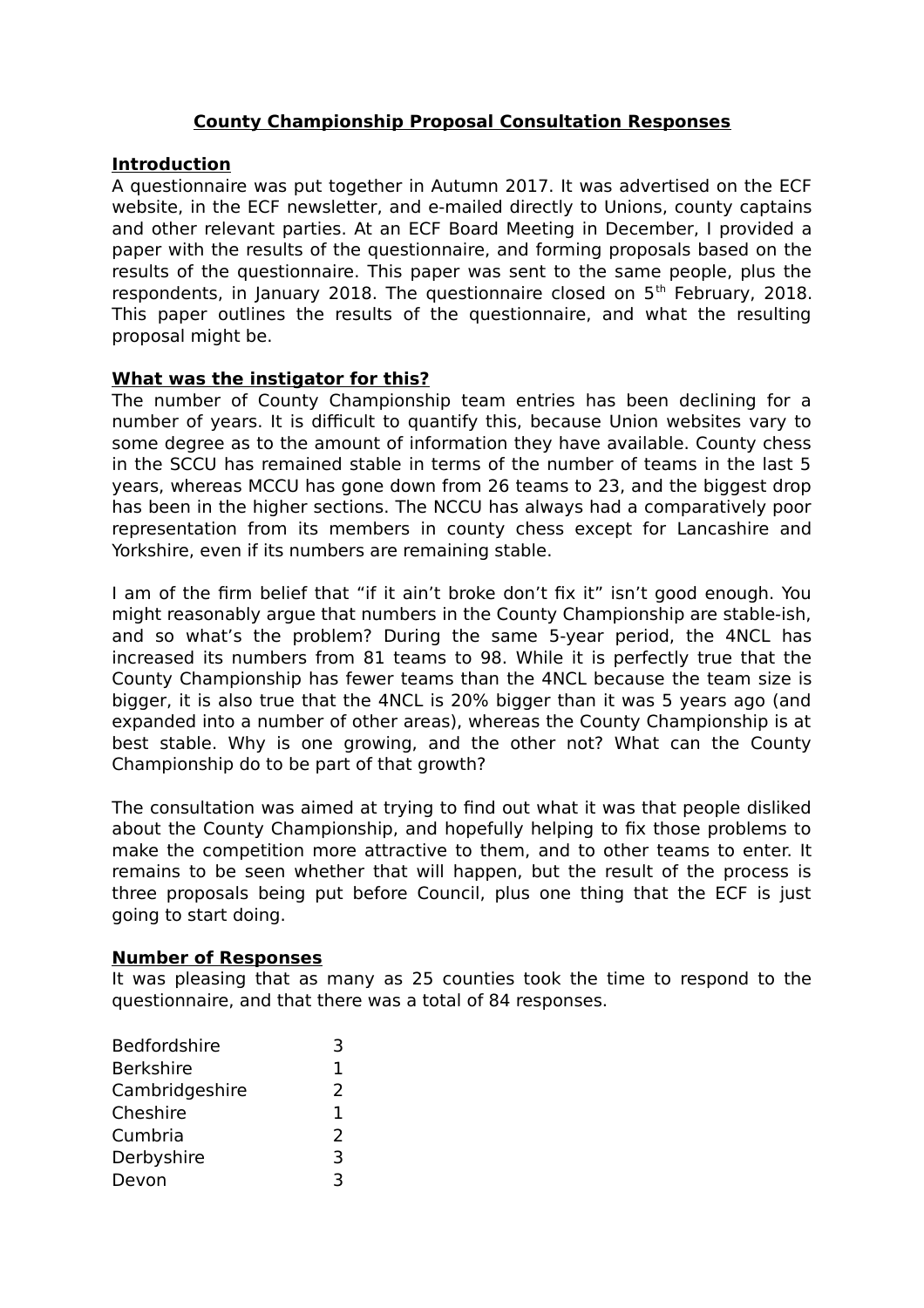| <b>Essex</b>         | 10             |
|----------------------|----------------|
| Greater              |                |
| Manchester           | 2              |
| Hampshire            | $\mathbf{1}$   |
| <b>Hertfordshire</b> | $\overline{2}$ |
| Kent                 | 3              |
| Lancashire           | 3              |
| Leicestershire       | 6              |
| Lincolnshire         | $\mathbf{1}$   |
| Middlesex            | $\overline{2}$ |
| Norfolk              | 6              |
| Nottinghamshire      | $\overline{7}$ |
| Somerset             | $\overline{2}$ |
| Staffordshire        | $\overline{2}$ |
| Surrey               | $\overline{7}$ |
| <b>Sussex</b>        | 4              |
| Warwickshire         | $\overline{2}$ |
| Worcestershire       | 5              |
| Yorkshire            | 4              |
| Total                | 84             |

Count of Under the current system, which section would you be most likely to play county chess in for your county?



The responses are disproportionately from players who would normally play in the Open section, as opposed to the graded sections.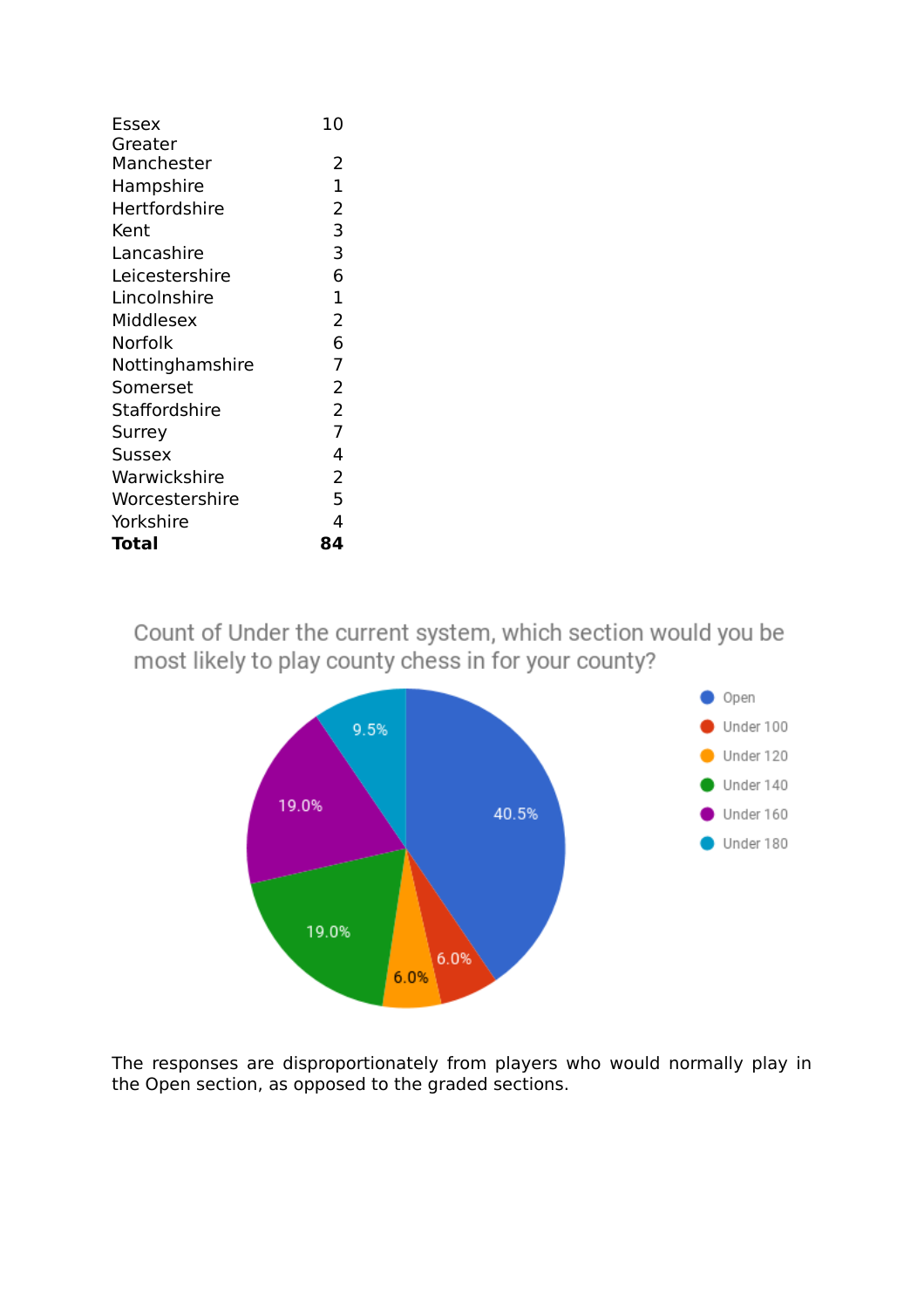

# Count of Role within the County Championship

Again, there was an overwhelming response from players and captains – which is good. Often we hear a lot from the officials and people who represent them and have votes, but we don't often hear from players directly. I regard this as a positive. Due to the option to select as many options as possible, there are also others counted here who play who are counted in other categories. This final chart is a bit of a mess, and the selections were so varied that the text box wasn't wide enough to capture them all…

Note: A recurring theme throughout this is that some percentages may be small in places, and omitted due to how Google Forms works when collecting its data. This is due to using Google Forms, and not an attempt to suppress information.

# **Proposal 1**

All County Championship to have the following numbers of boards:

The Open (and Minor) section will remain at 16 players per team.

The Under 180, 160 and 140 sections will be reduced to 12 players per team; thus all of the grade-restricted sections will be 12 players per team.

For this motion, I thought it worth producing the graph only for the Under 180, 160 and 140 sections, on the grounds they were the sections that would be changed under the new rules – the rest would be the status quo. I have included the graph of captains' views in these sections too, as well as the view of the global responses.

100% of respondents understood this question.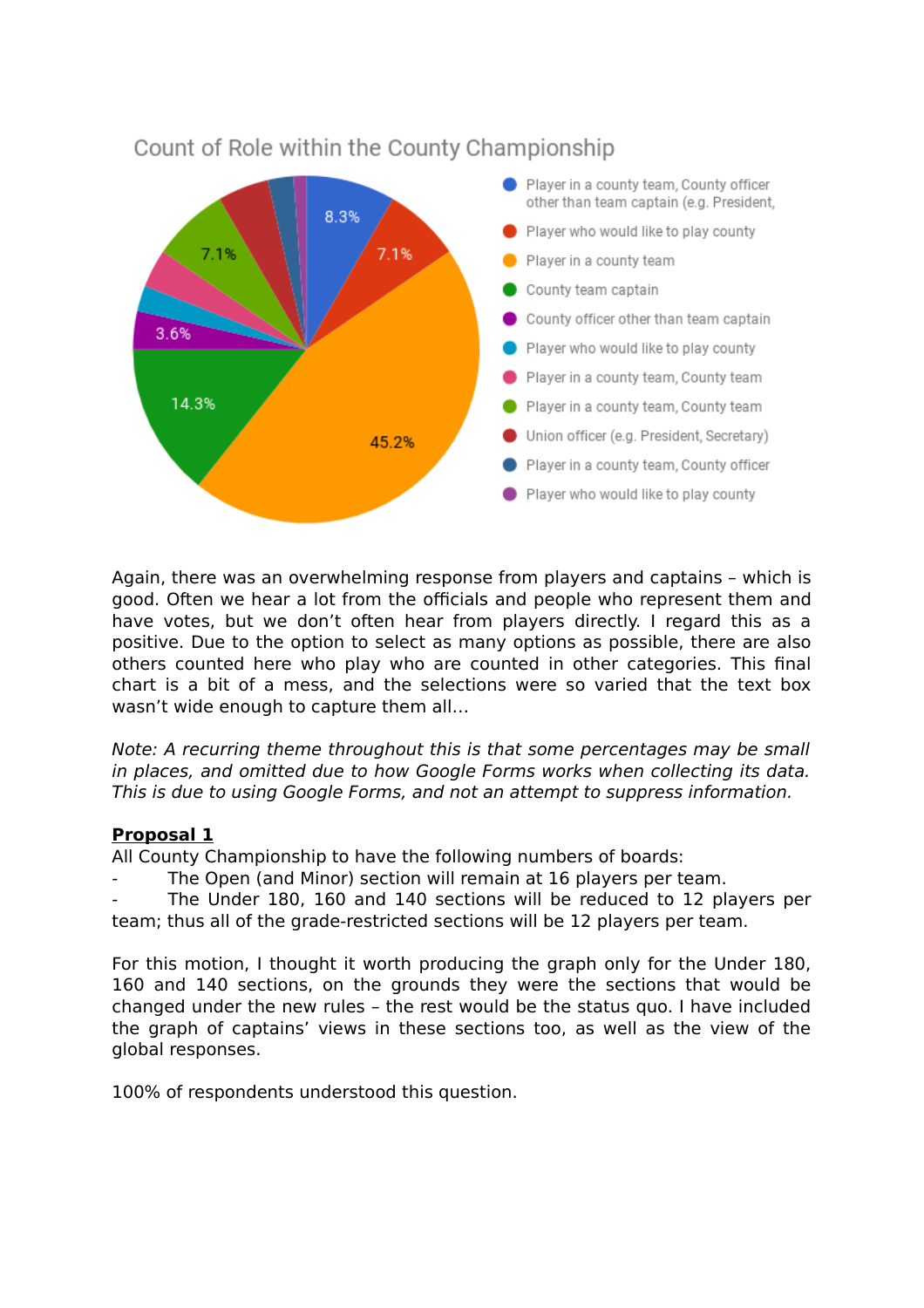

There are a majority of people in these sections who would vote in favour of this motion.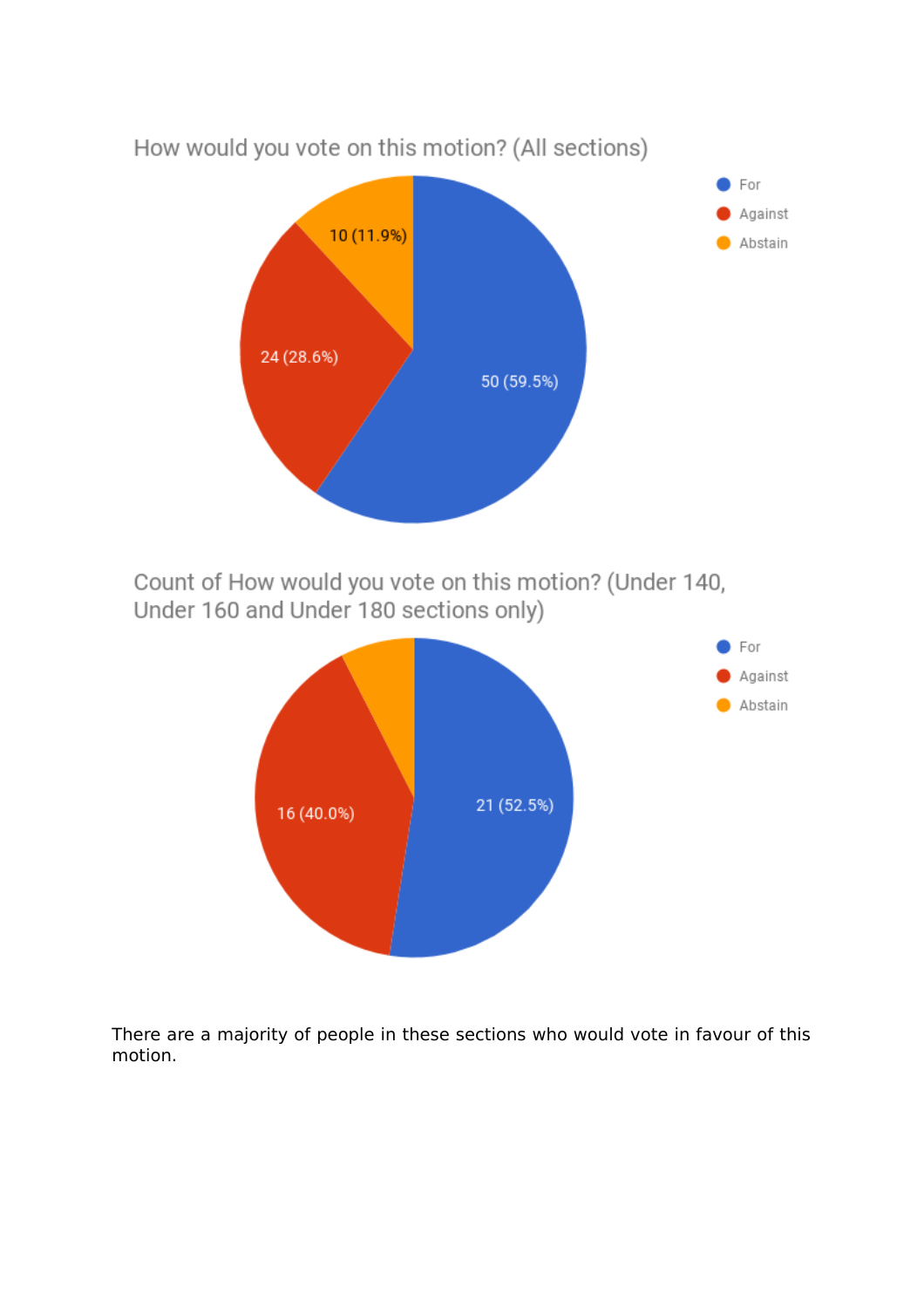Count of How would you vote on this motion? (Under 140. Under 160 and Under 180 captains only)



There were responses from captains of: Cumbria, Derbyshire, Essex (3), Kent, Surrey and Lancashire. I have listed the counties alphabetically.

Comments from those captains (6 in favour first, then 2 against):

Help to ease the pressure of finding players.

Finding 16 players to play on Saturday afternoons has become very difficult.

It should make selection somewhat easier, which was the point in putting this forward.

In the NCCU u160 we have always played 12 boards

As a captain I find it difficult to find 16 players especially for away matches and reducing the size of teams would be a big help.

Hard getting 16 boards out especially as some players are used in other sections.

16 players gives gravitas, and can be achieved

Some years I can field a team of 16 others I struggle but this is only because of movement of players between boundaries. Teams started out at 20 and a further reduction is another slip on the slope of taking away the county championships attraction of multi-board chess. Some years I have an oversubscribed squad, which would mean less chess if the number of boards came down.

## **Proposal 2**

The ECF maintains a list of venues at which it is recommended County Championship matches must be played. The ECF will be able to provide contact persons and information for those venues. The ECF will only add venues that meet a certain quality threshold to ensure there are no bad experiences with poor venues being used, as has been reported in the past.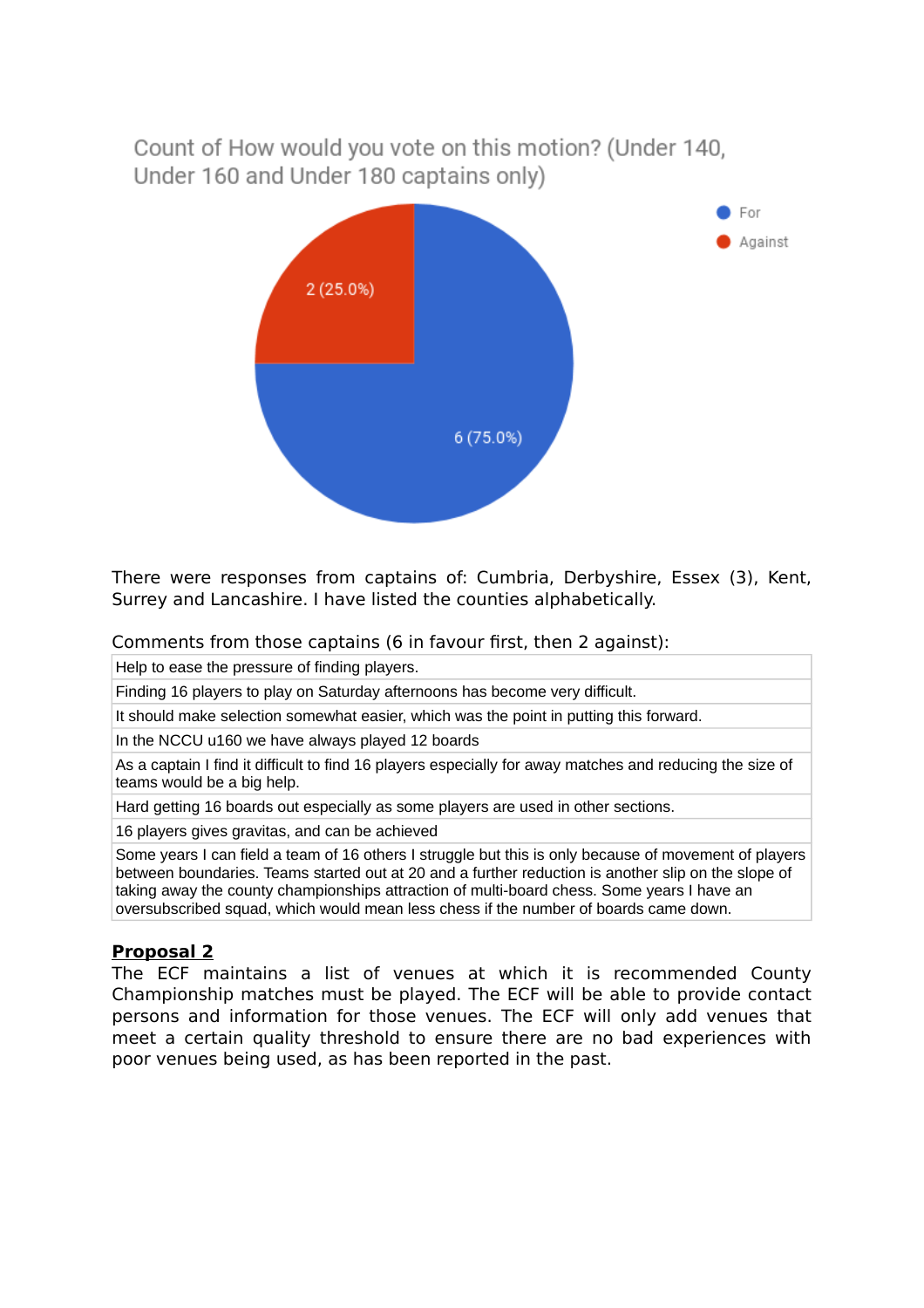

A couple of people abstained or voted against because they misunderstood the proposal. The proposal was mis-worded, with the combination of "recommended" and "must" in the first sentence. The intention was only ever to be recommended, and permit captains to choose wherever they wanted to play. Despite this, a majority were in favour of it.

It should also be noted that some of the votes against were because they understood the motion to be a recommendation rather than an obligation, but felt the ECF should oblige listed venues to be used to stop captains using unsuitable venues.

The intention is that the ECF will start to compile a list of recommended venues for use, and there is no need to put this motion to Council.

## **Proposal 3**

Option 1

Run the competition on an average grade basis, rather than a grade limit basis. The sections would thus become:

- Open
- 180 average
- 160 average
- 140 average
- 120 average
- 100 average

#### Option 2

Run the competition on a grading limit basis, rather than a mean grade basis. The sections would thus become:

- Open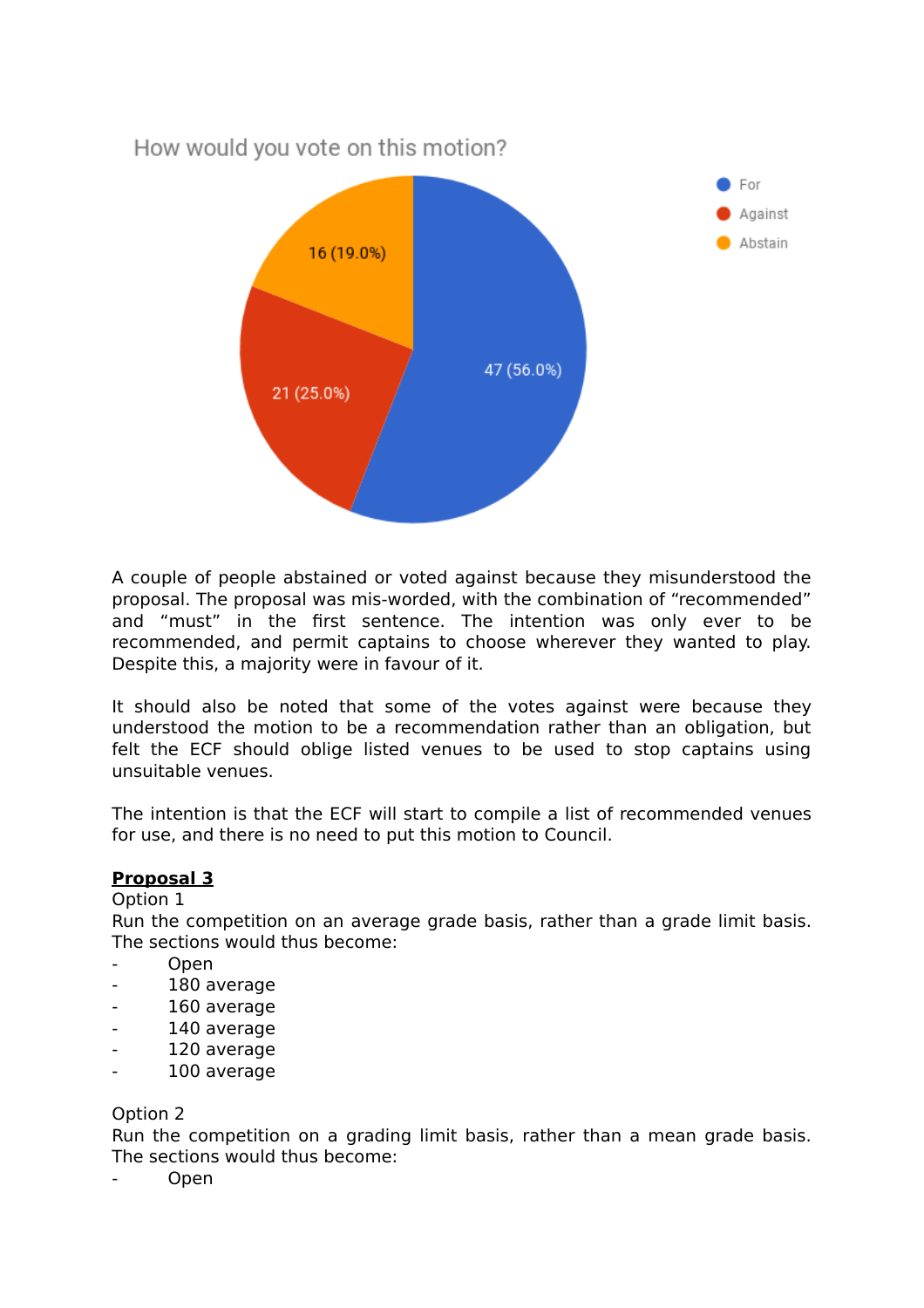- Under 180
- Under 160
- Under 140
- Under 120
- Under 100

How would you vote on this motion?



Option 2 was the most popular option, and the status quo was second, so a motion to Council will be put that reflects this.

# **Proposal 4**

Motion A

In the Open section, the 16-player teams must include the following:

- At least 1 female player
- At least 1 Under 18 boy
- At least 1 Under 18 girl
- At least 1 Under 11 player

## Motion B

In the grade restricted sections, if the competition becomes a mean grade competition rather than a grading limit section (see Proposal 3, Motion A), allow the following to count as their grade minus 10 towards the average, to encourage captains to select them.

- Female players
- Under 18 players

Only 1 of each player may be used for this purpose.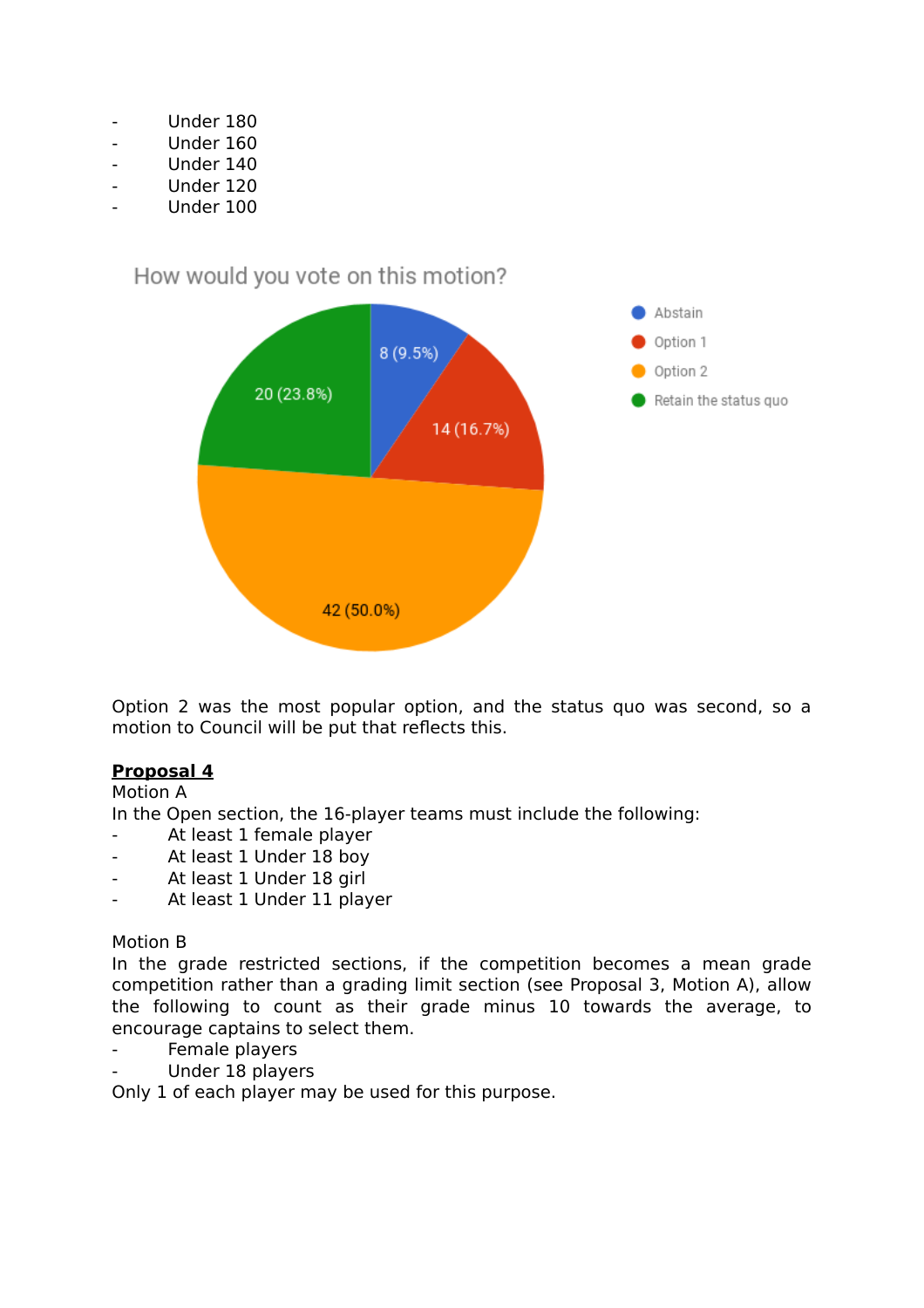

The chart speaks for itself. As expected, there is no appetite whatsoever for any changes at all in terms of having junior or female participation.

Various accusations were made about us, including sexism, discrimination and tokenism.

Female participation (and to a lesser extent, junior participation) remains something that the Board wishes to improve, and so it will look at other opportunities of doing that, perhaps working in conjunction with the 4NCL.

## **Proposal 5**

FIDE-rate the following:

- Open section
- Minor section
- Under 180 section

Again, for this, I filtered out the response for the Under 180 section. Minor was not an option, and we are proposing not to have one in future. The Open is already FIDE-rated.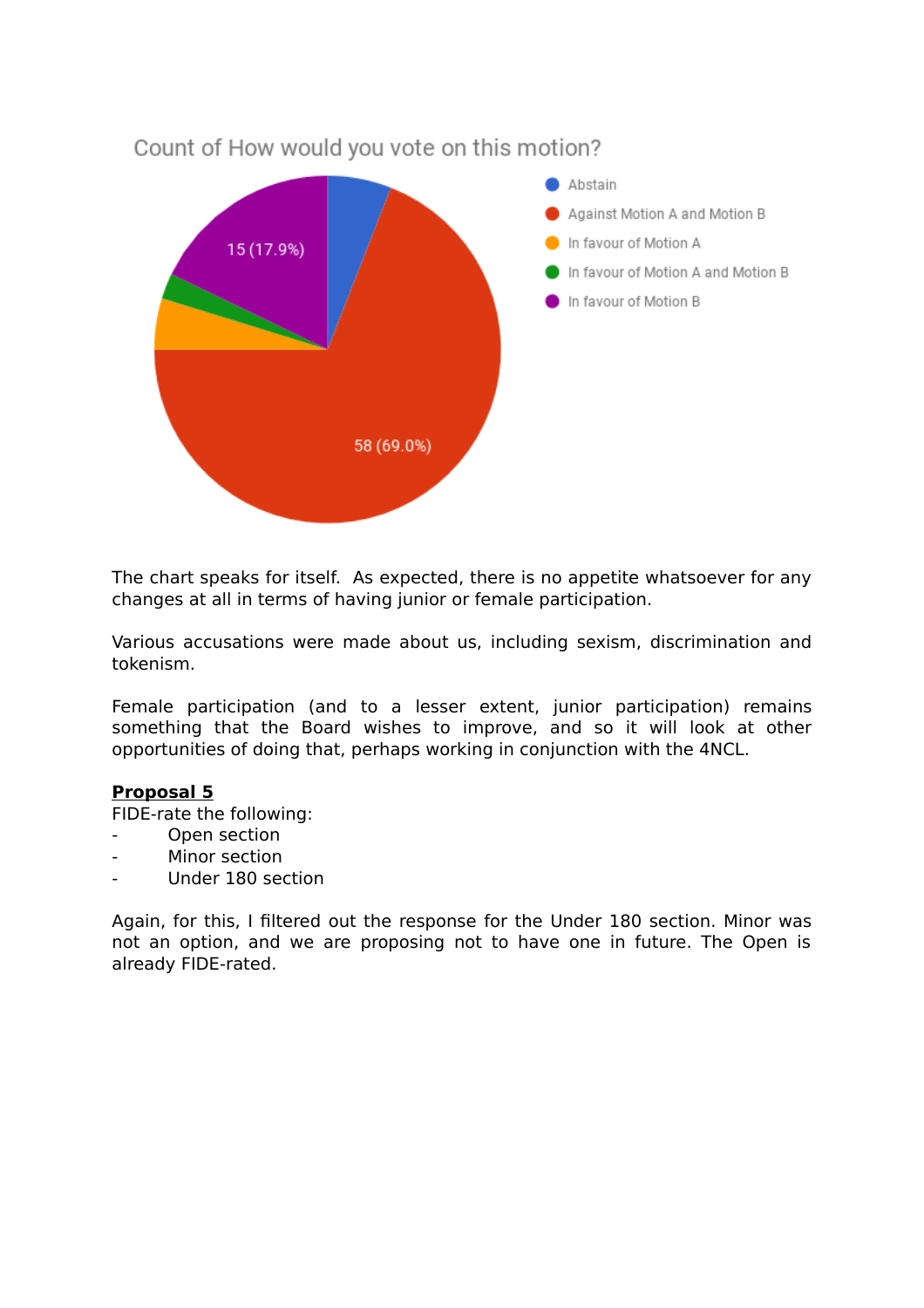

There were responses from: Devon (2), Essex, Hertfordshire, Nottinghamshire, Surrey and Sussex (2).

Count of How would you vote on this motion? (Open & Under  $180)$ 



Including the Open and Under 180 together, there is a majority in favour.

**Recommendation** Put this motion to Council.

**Proposal 6a**

Motion A, Option 1 – The Open section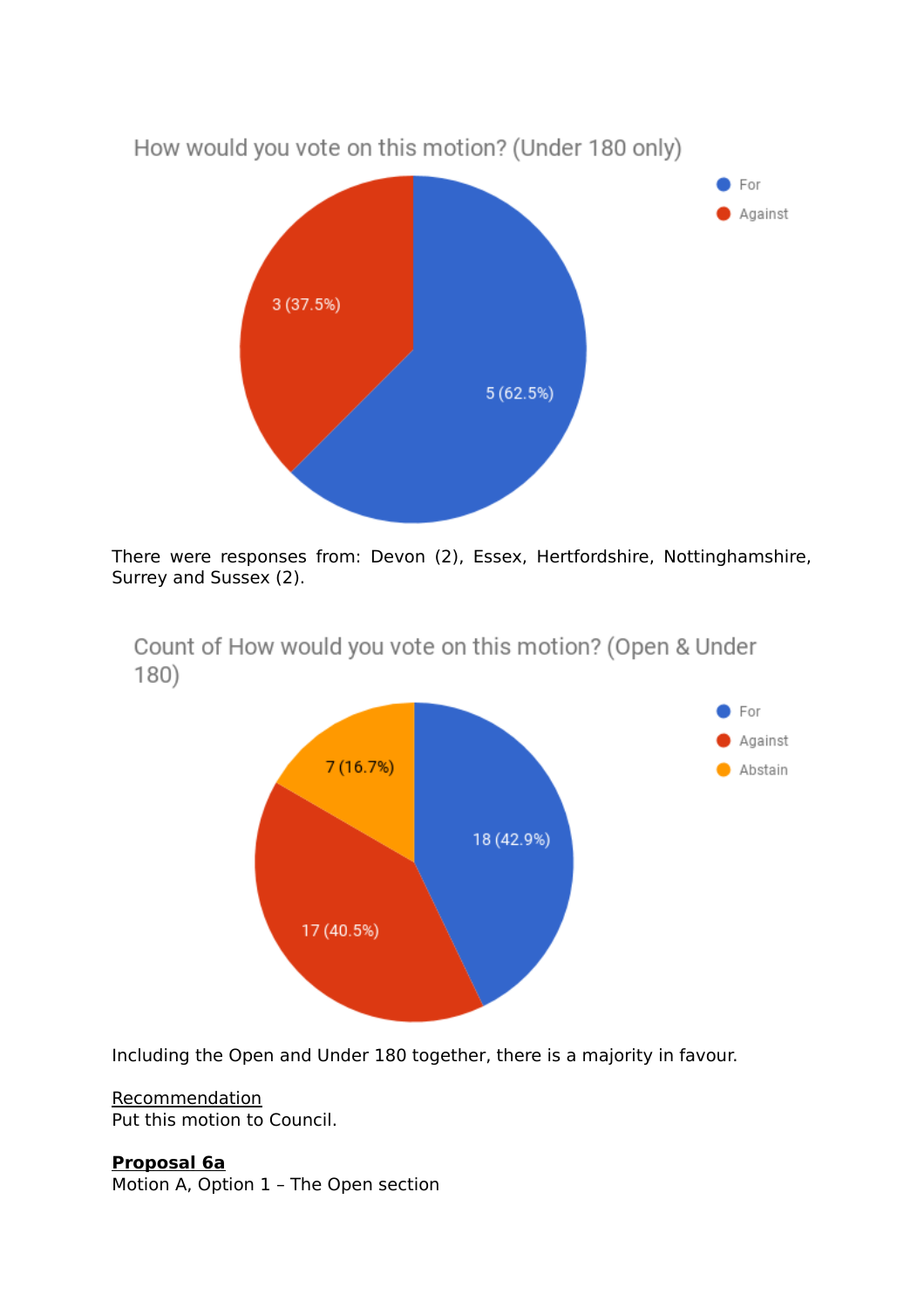In the 2018/19 season, the Open section will be a 6-team League formed by the following:

- The winner of the 2017/18 Open section
- 1 nominee from each of the five Unions

The dates will be prescribed by the ECF. The ECF will organise the venues for the 5 rounds of the competition, which will be held with the aim of organising 1 round in each of the five Unions' areas. At the end of the 2018/19 season, the team that finishes in 6th place will be relegated.

The Minor section will become a competition for Open teams not playing in the 6 team League, played to the rules that are in force for the Open. It will be run as one of the Graded sections (see Motion B). The winner of the competition will be promoted to the Open competition for 2019/20.

In the 2019/20 season, and going forward, the Open will remain a 6-team League, with the team in 6th place being relegated, and the winner of the Minor being promoted to the Open.

The Union competitions will run in parallel with this, and will not need to be finished by the current deadline of 15th March.

Motion A, Option 2 – The Open section

In the 2018/19 season, the Open section will be contested by 8 teams, based on the following:-

- The winner of the 2017/18 Open section
- The runner up of the 2017/18 Open section
- The winner of the 2017/18 Minor section
- 1 nominee from each of the five Unions

The 8 teams will be divided into two regional groups of 4 (North and South, to reduce travel), featuring 3 matches. The winner of each group will qualify for the Final. The dates will be prescribed by the ECF. The ECF will organise the venues for the competition. At the end of the 2018/19 season, the team that finishes in 4th place in each group will be relegated.

The Minor section will become a competition for Open teams not playing in the 8 team competition, played to the rules that are in force for the Open. It will be run as one of the Graded sections (see Motion B). The top 2 teams in the Grand Final of the competition will be promoted to the Open competition for 2018/19.

In the 2019/20 season, and going forward, the Open will remain a 8-team League, with the bottom team in each group of 4 being relegated, and the top 2 teams in the Minor Grand Final being promoted to the Open.

The Union competitions will run in parallel with this, and will not need to be finished by the current deadline of 15th March.

\*

Motion A relates only to the Open, so I've included the graph of the Open responses only.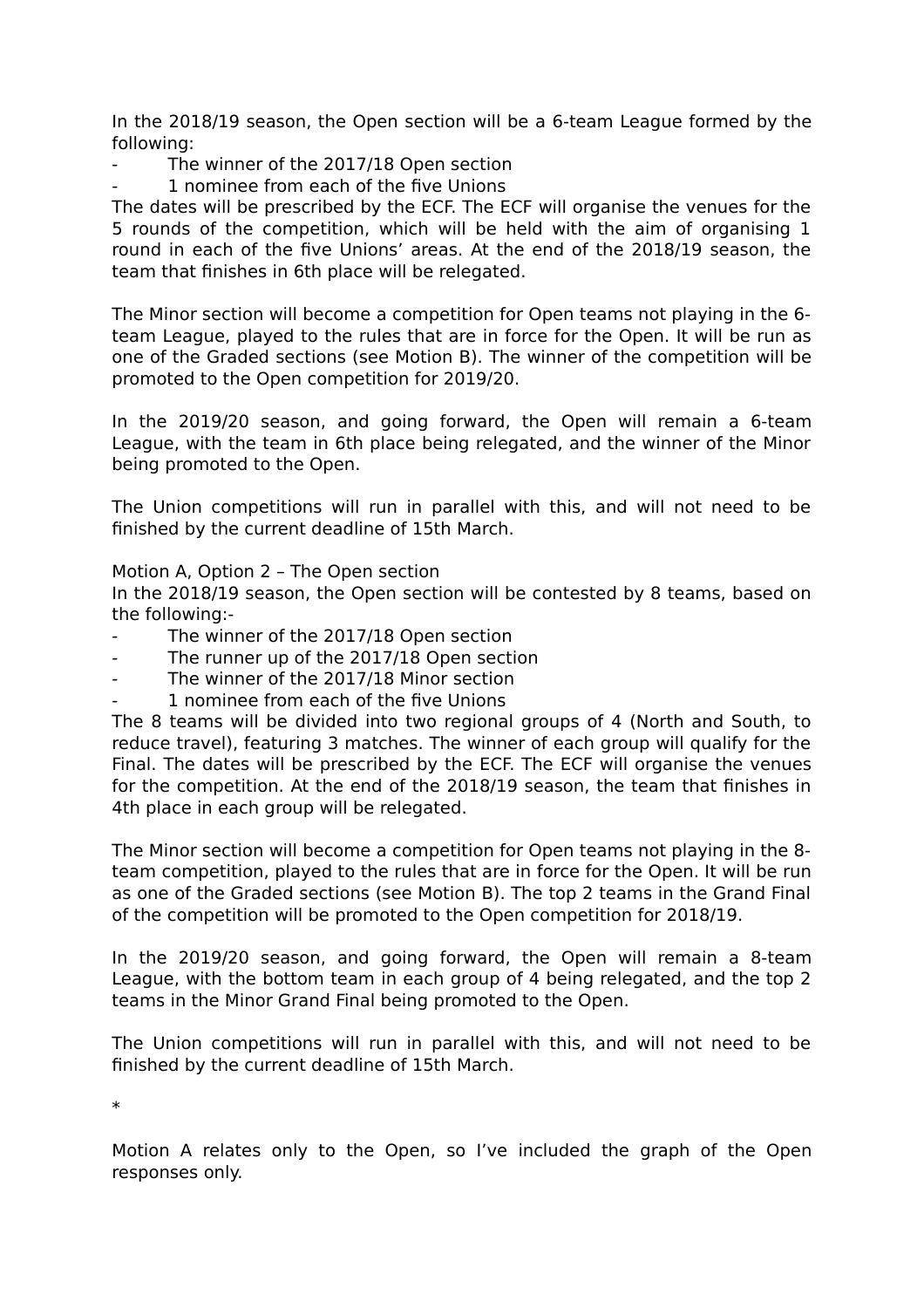

There is no appetite for either of these changes.

## **Proposal 6b**

#### Motion B – The Graded Sections

Counties are free to enter the tournament directly, and the ECF will run the competition in micro-regions, organised either as a group of 3 or 4 counties playing matches, followed by a 1-day Jamboree Grand Final for the winning county in each micro-region. The Union competitions will run in parallel with this as a separate competition, and will not need to be finished by the current deadline of 15th March. This will ensure a short distance is required for travel, and only one "big journey", for the Grand Final.

\*

Motion B relates only to the graded sections, so I've included graphs not including the Open.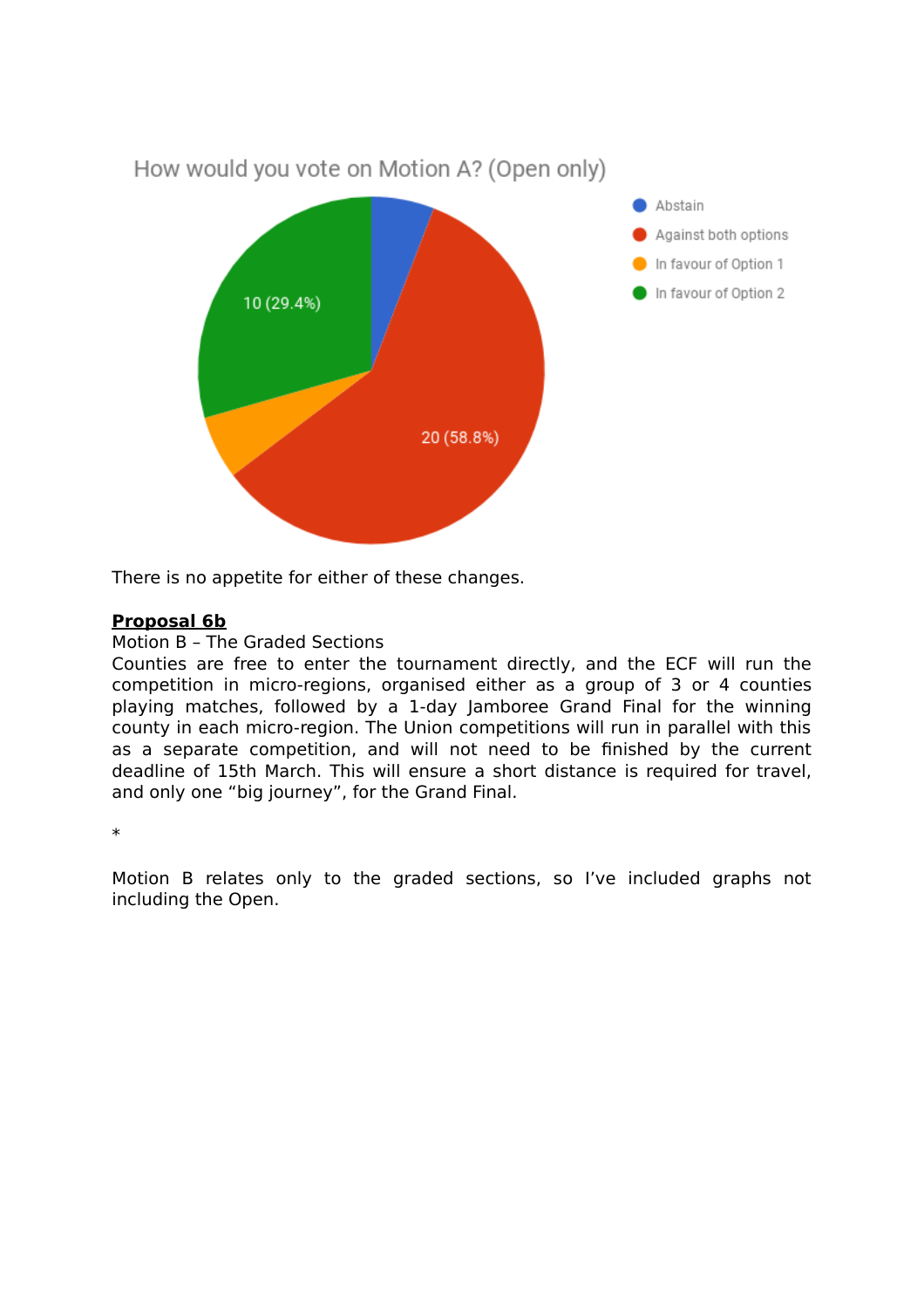

Again, there is no real appetite for change, albeit there is no one option with a bigger than 50% score.

I then did some more graphs: Players only and Officials:



How would you vote on Motion B? (Players only)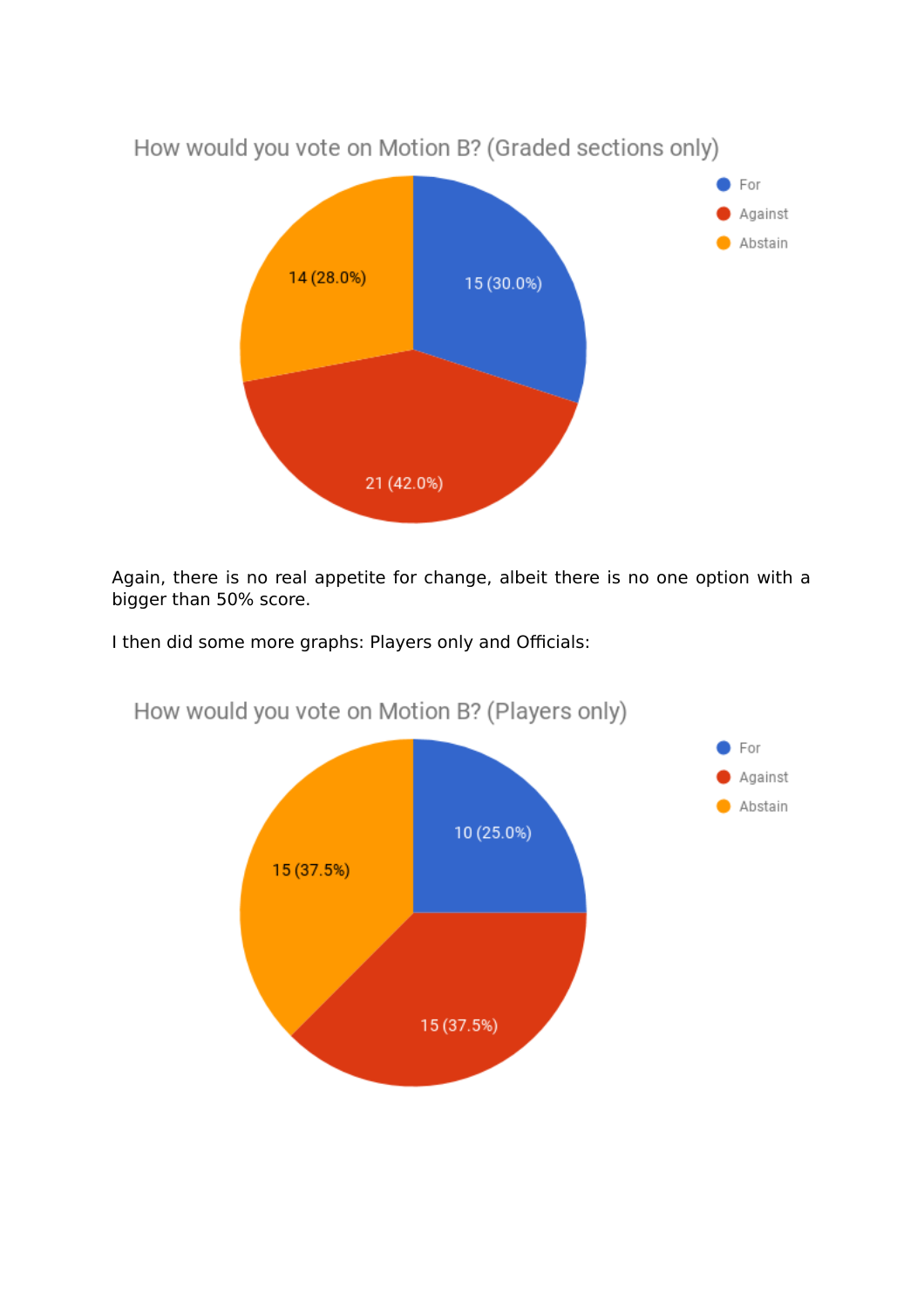

Officials are far more likely to give an opinion in the role of the Unions than players are; as many players abstained as were against the motion.

Because no one party reached a simple majority, I decided to wade into the comments. The comments can be grouped into categories (some replies fit into more than 1 category):

- Preference for the Unions running qualification competitions over direct entry.
- Disapproval of the league concept, preferring the knockout.

In some ways, giving people two reasons to vote against it wasn't sensible, because it means I don't know which reason they were saying no for.

With 6b in particular, there is a lack of understanding about the implications in the proposal – this proposal had by far the largest number of abstentions, and the lowest percentage of people who expressed they understood the proposal. It would not be right to put a proposal that is not widely understood to Council, and so it is not included below. Should the idea be re-visited in future, then the implications would need to be better spelled out in the explanatory paper leading up to it than I managed, so that people can understand what the implications are one way or the other.

# **Proposals to be put to Council**

1. All County Championship to have the following numbers of boards:

- The Open (and Minor) section will remain at 16 players per team.
- The Under 180, 160 and 140 sections will be reduced to 12 players per team; thus all of the grade-restricted sections will be 12 players per team.